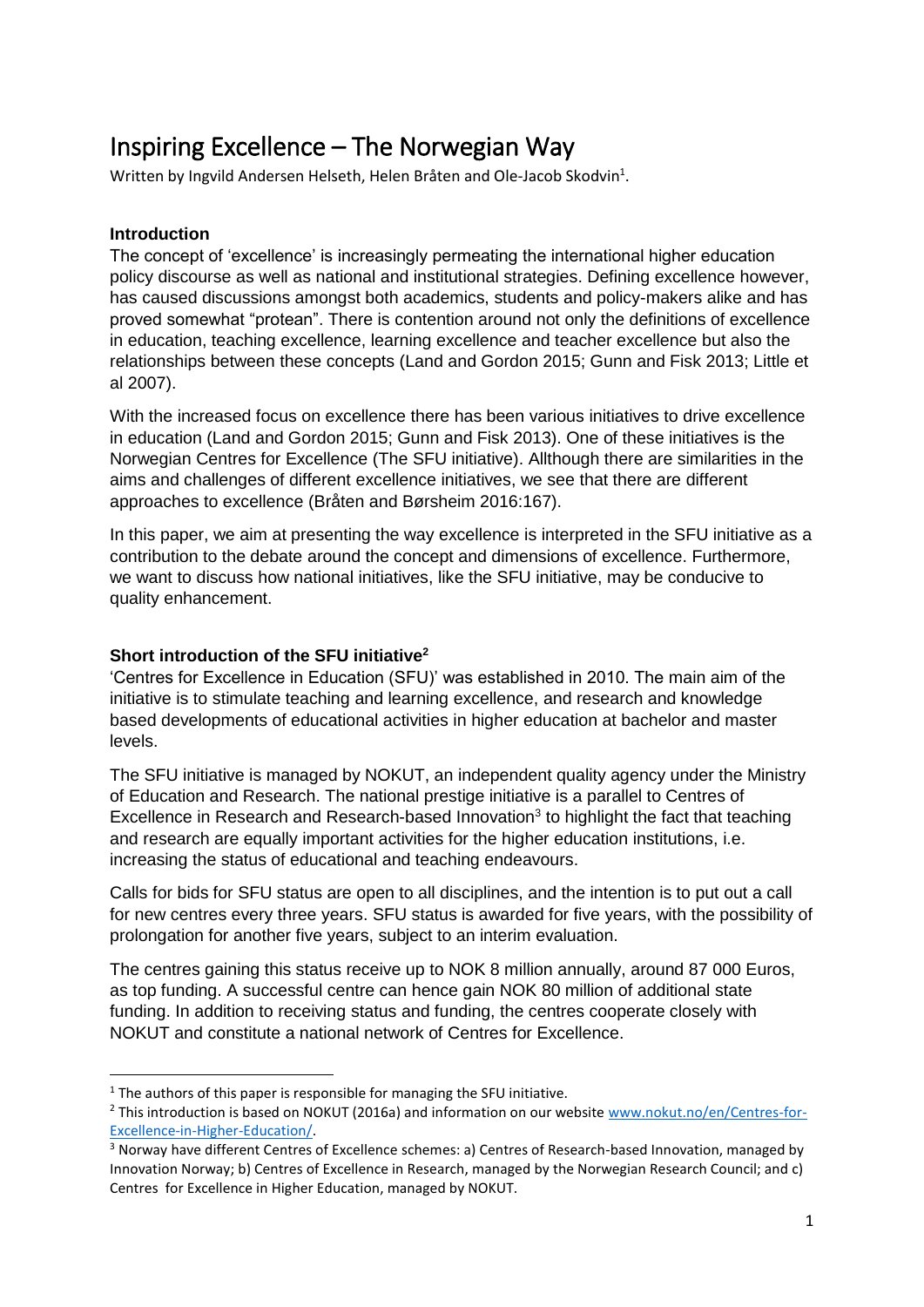There are currently eight Centres for Excellence in Education:

- bioCEED Centre for Excellence in Biology Education
- CCSE Center for Computing in Science Education
- CEFIMA Centre of Excellence in Film and Interactive Media Arts
- CEMPE Centre of Excellence in Music Performance Education
- ENgage Centre for Engaged Education through Entrepreneurship
- ExcITEd Centre for Excellent IT Education
- MatRIC Centre for Research, Innovation and Coordination of Mathematics **Teaching**
- ProTed Centre for Professional Learning in Teacher Education

An educational community that is awarded status as an SFU must be excellence in terms of three core criteria:

- (1) Documented excellence in existing provision, as compared to other provision within the same subject/discipline area, both nationally and internationally on several factors including input, process and outcome factors,
- (2) Centre plan outlining plans for innovation and enhancement and
- (3) Plans for dissemination, i.e. sharing knowledge and practices developed by the Centre to different target groups within its own discipline and across disciplines inside its own institution(s), nationally and internationally including engaging others (dissemination for action) in developing their own provision and the Centre (c.f. Harmsworth and Turpin 2000).

# The interpretation of excellence in the SFU initiative

#### Excellence as contextual and multifaceted

1

First, we want to comment on the use of the concept *education* and then elaborate on what we perceive as quality and key quality factors when considering teaching and learning and defining excellence.

In Norway, we have chosen the term "Centres for Excellence in *Education*", and not "Teaching" nor "Learning", to highlight a broad approach to learning and factors that influence student learning. Education comprises both learning, teaching and teacher dimensions as well as support services, educational management, design of programmes, learning environment and all other factors that influence the student learning experience. This broad approach to teaching and learning is also reflected in the rest of NOKUT's work with quality.

NOKUT's quality framework (2016b) emphasises the importance of institutions' and specifically programmes' facilitation of the student learning experiences so that it meets the intended learning outcome and is relevant for society today and tomorrow. Equally, the learning experience should contribute to the student's personal development, transformation or 'Bildung' (NOKUT 2016b), corresponding to the Council of Europe's primary goals with higher education<sup>4</sup>.

<sup>4</sup> The Council of Europe has defined four overarching goals for higher education, quoted in the Norwegian white paper on quality in higher education (Meld.St. 16 [2016-2017] (box 1.1.): "preparation for sustainable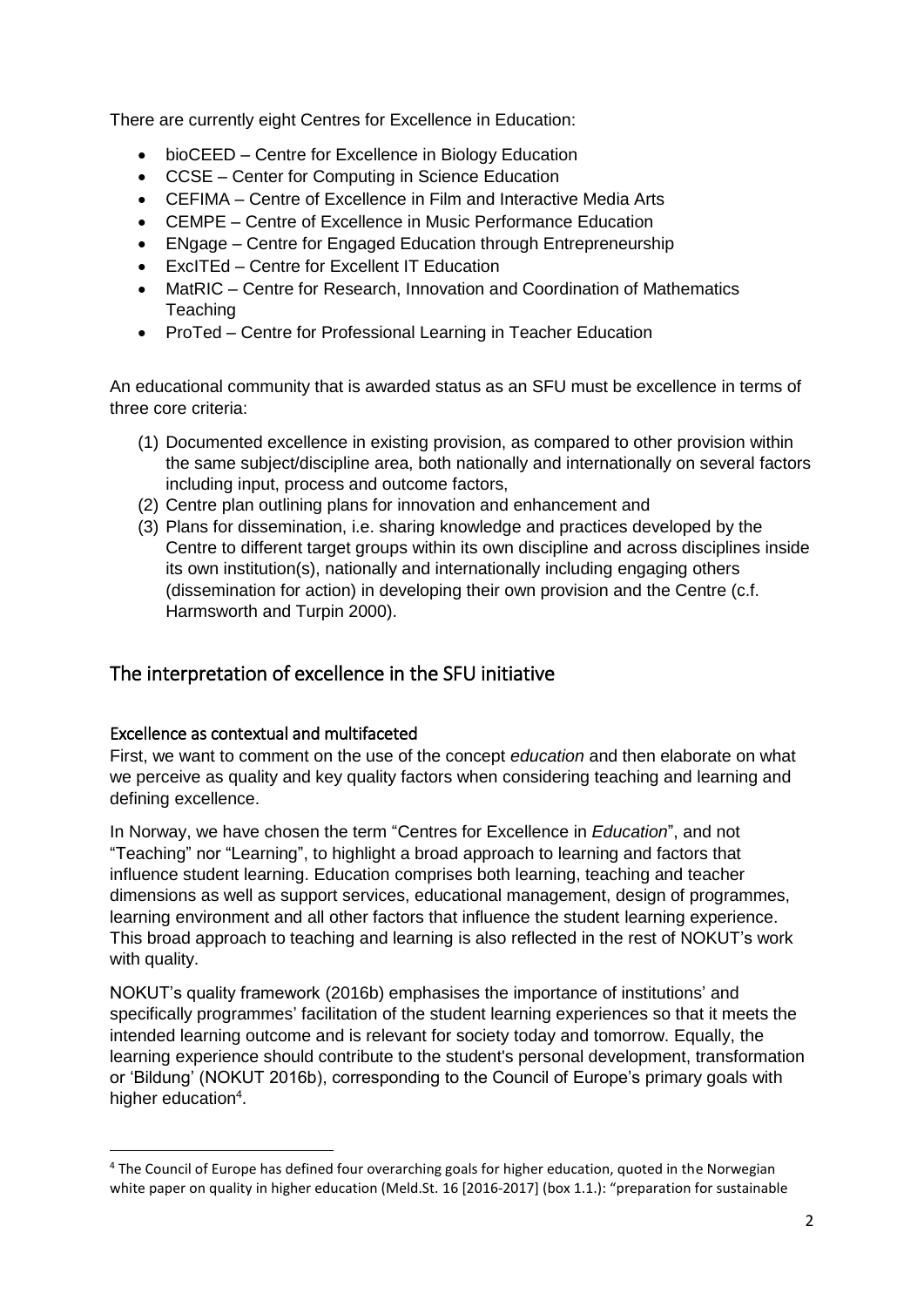In order to define excellence we need to take the aims of higher education as a starting point (c.f. Skelton 2005:22; Skelton 2007). The SFU initiative's and NOKUT's take on quality is in tune with Lawson (2016:139); the aim must be "to present students with opportunities for transformation". Or as put in the words of the Higher Education Academy in the UK:

*"Higher education should be a transformative process that supports the development of graduates who can make a meaningful contribution to wider society, local communities and to the economy" (the Higher Education Academy in Gibbs 2010:2).*

Governments and other stakeholders alike often search for clear answers to the complex question of what quality in higher education is, how it can be measured and initiatives to govern and develop the higher education sector. The solution employed is often based on a few quantifiable and comparable indicators (including composite indicators) to serve as proxies for the quality of education at an institution or in a study programme. There is a number of methodological problems associated with such approaches. Learning is difficult to measure and the quality of the student learning processes is often neglected. This might be explained by the lack of readily available data or that these are resource demanding to compile.

NOKUT argue that in order to analyse or assess quality in higher education in a meaningful way, the quality concept should be decomposed into distinct areas of quality, for which relevant qualitative or quantitative indicators exist or can be designed, rather than compiling various available data sources to derive an overall statement of quality for instance at institutional level. The recent Norwegian white paper (Meld St. 19 [2016-2017]:21) underlines that quality in education mainly is constructed locally at institutions and is context dependent. However, resources, measures and incentives from the national government can help facilitate and make way for quality. The SFU initiative is one tool to stimulate enhancement and excellence.



*Figure 1. NOKUT's model for quality with several interrelated dimensions of quality.*

**.** 

participation in the labor market , preparation to be active citizens in democratic societies, personal growth and transformation, development and enhancement of the advanced knowledge-base through learning, teaching and research (our translation)".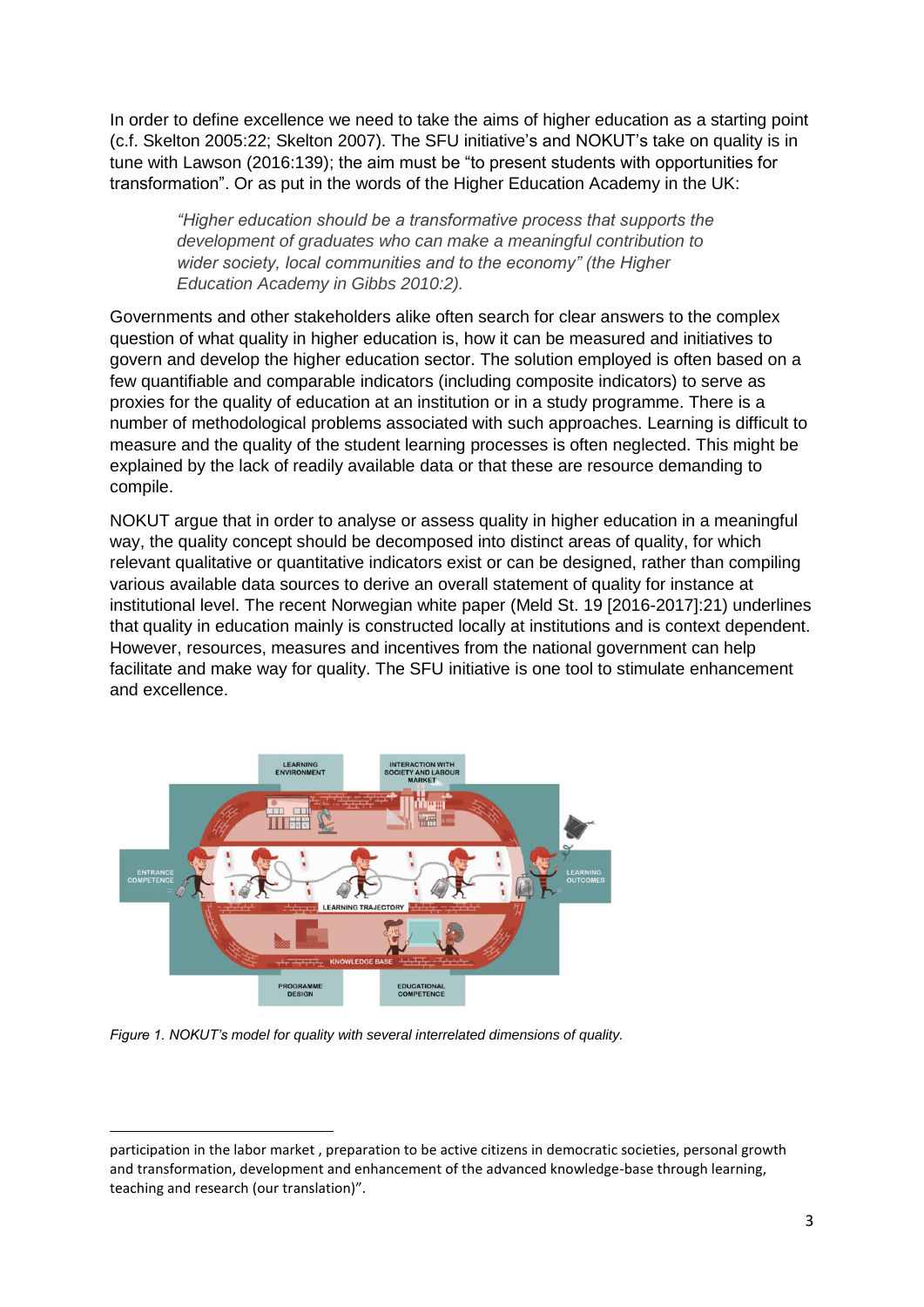It has been discussed whether excellence can be defined, measured and seen as a universal size (Fizmaurice 2010 in Gunn and Fisk 2013), or is relative and context dependent (Skelton 2005; 2007; Gunn and Fisk 2015). To NOKUT excellence is relative and contextual in the sense that it is historic contingent, dependent on context and changes over time.

Excellence in the SFU initiative is considered in processual and developmental terms and is a continuous enhancement process. Accordingly, we find excellence in education to be the result of continuous effort, but the goal is always moving. What was excellent two years ago is not necessarily the same as what is excellent today (Bråten and Børsheim 2016), especially given the pace of changes in today's society (Abbas et al 2016).

This contextual approach to excellence in the SFU initiative is manifested in several ways, first in the criteria to become an SFU. As part of the three main criteria previously mentioned, applicants need to demonstrate excellence in existing provision. This is a necessary but not sufficient condition. There are however no fixed parameters that the bidders have to meet, rather there are questions to be answered, given in the guidance document (NOKUT 2016a). These questions can be answered according to the discourse and knowledge around excellence at the time and put stronger emphasis on the enhancement and distance travelled than fixed metrics.

NOKUT has not defined any specific or fixed metrics that needs to be documented. The institutions and the programmes themselves define their focus and demonstrate their excellence according to their own documentation, metrics and ability. The documentation can then be dependent upon the mission and vision of the institutions applying, their teaching philosophy, the discipline and other contexts. Excellence is hence multifaceted, dependent on the purpose of the institution, discipline, the study programme and the way the centres documents excellence. The SFU initiative can hence adapt to institutional differences and disciplinary differences in excellence (Abbas et al 2016). Institutions highlight this in external evaluations as important for the relevance of the initiative (Carlsten and Aamodt 2013; Carlsten and Vabø 2015). The aims of the program do however highlight some dimensions that we regard as important and will be elaborated upon in the following.

Excellence by knowledge-based development and national and international comparisons As described above, we find excellence to be as contextual and multidimensional as quality itself (c.f. Elton 1998). Nevertheless, in its most general form, we find excellence to entail standing out from the rest. As put in the words of Elton:

*"To 'excel' means to surpass, to be pre-eminent, and hence 'excellence' in teaching and learning implies being pre-eminent in teaching and learning. The term connotes a sense of certain distinguishing features such that those exhibiting excellence stand out from the rest (Elton 1998:4 in Little et al. 2007:5)."*

In the SFU criteria applicants needs to demonstrate that the current educational provision is excellent, as compared to other provision within the same subject/discipline area, both nationally and internationally. The SFU bidders hence has to document that they "stand out from the rest".

In order to do this they must have knowledge of their own strength and weaknesses as well as knowledge of how other institutions are working with learning, and relate this to research. This emphasises an important goal for the SFU initiative: contributing to knowledge-based analysis and development of teaching and learning and that this underpins quality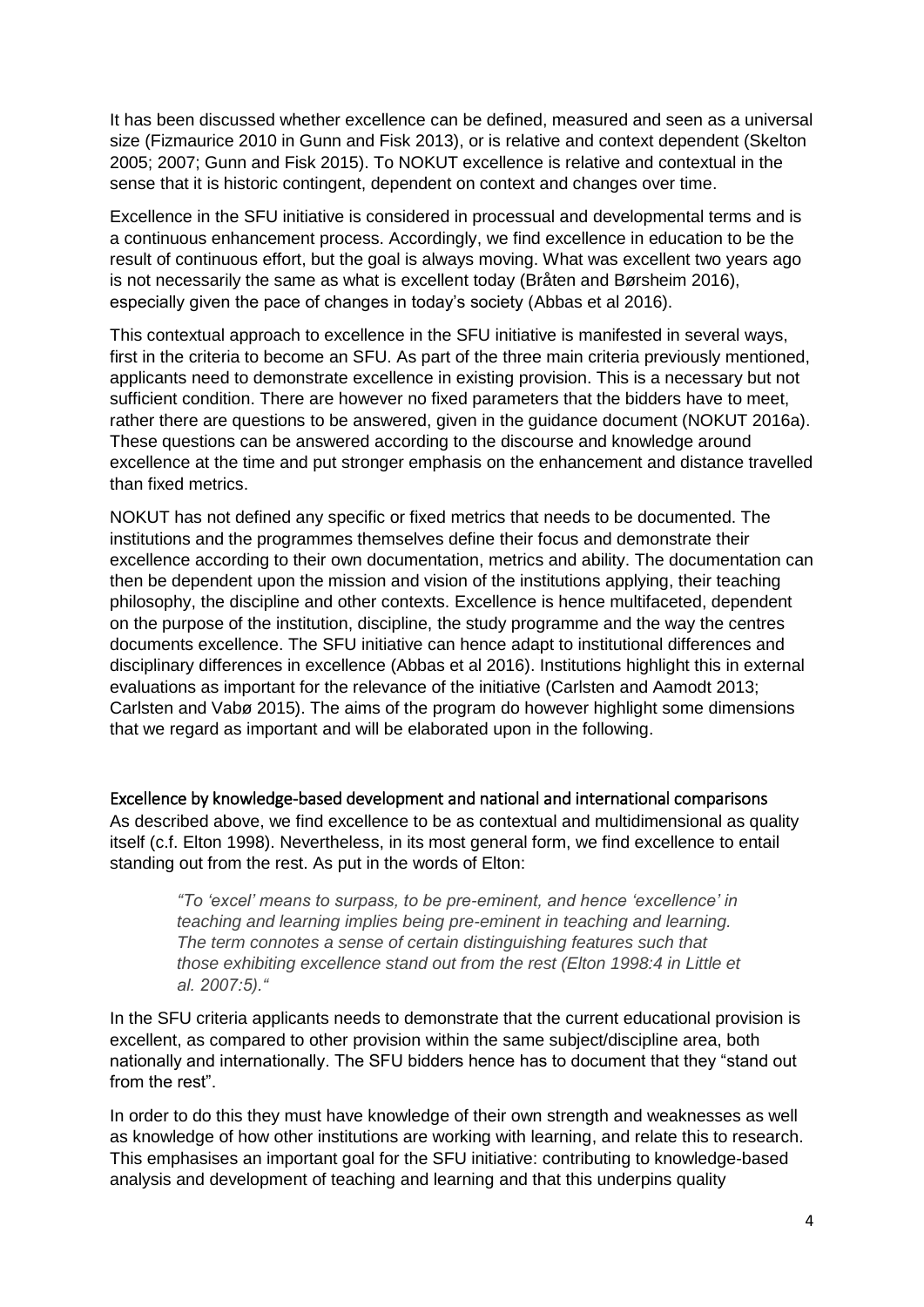enhancement and innovation. The initiative has therefore put more emphasis on "Scholarship of Teaching and Learning (SoTL) (Boyer 1990; Ashwin 2015: 339)" and research in education. The focus on knowing what others do and what works is one of the main reasons the initiative has led to increased cooperation within and between institutions. Within institutions, there has been an increase in cooperation between teaching staff, between teaching staff and administrative staff, between staff and students and between teaching staff and pedagogical units. The initiative has also led to more cooperation in anchoring strategies and enhancement initiatives with senior management. Between institutions, the increase in cooperation can be explained by, among other things, different institutions creating a consortium to apply for centre status or cooperation due to the requirement for dissemination in the criteria (Carlsten and Vabø 2015). This is a testimony to excellence as a multi-actor and the multi-level endeavour (Bråten and Børsheim 2016; Hénard and Roseveare 2012; Elton 1998).

A significant aim of the SFU initiative is to stimulate and reward the work that takes place in the interaction between students, academic staff, support services, the labour market, professional bodies and the wider society, as well as the knowledge base of educational activities. This also underlines the multi-dimensional aspects of excellence valued in the SFU initiative. As Land and Gordon (2015: 3) puts it:

"*As early as 1998 Elton emphasized the multi-dimensionality of teaching excellence, arguing that individual teaching excellence (beyond mere competence) should be matched with complementary excellence at departmental and institutional levels*".

Another goal of the SFU initiative is to promote excellent R&D-based education and develop innovative ways of working with R&D-based education<sup>5</sup>. In Norway, this entails everything from developing teaching and teaching material according to recent research, to teach in your own field of research and to involve students in research activities. The latter also includes a focus on the processes of inquiry and transferable skills as critical thinking, problem solving, communication, cross-cultural interaction, to mention a few known as "21st century skills (OECD 2009)". Involving students in research and inquiry is emphasised in the SFU initiative. Connecting R&D-based education and the focus on knowledge-based development could be SoTL activities, which include students in inquiry and research. This is often and increasingly associated with excellence (Gunn and Fisk 2013; Gale 2007; Kreber 2002).

Often these integrated models are associated with R&D-based education and students engaging in research. In general, a key goal and a sign of excellence is the involvement and engagement of students, both as partners, co-creators and change agents influencing and forming not only their own learning but also the curricula and the academic communities (Ashwin and McVitty 2015; Healey et al. 2014; Dunne and Zandstra 2011:17). This corresponds to Skelton's (2007; 2005) critical model of excellence. The initiative seeks to contribute to developing new forms of student involvement and partnership. Innovative approaches to learning is an important goal.

#### Centres FOR excellence: exclusive but inclusive

**.** 

In the sense that we interpret excellence as 'standing out from the rest' and that competition for status as an SFU limits the number of environments deemed excellent, the initiative can

<sup>&</sup>lt;sup>5</sup> In Norway R&D-based education means, based on the Universities and University College Act, §1-3, education based on the forefront of knowledge gained from research, academic and artistic development work and work experience.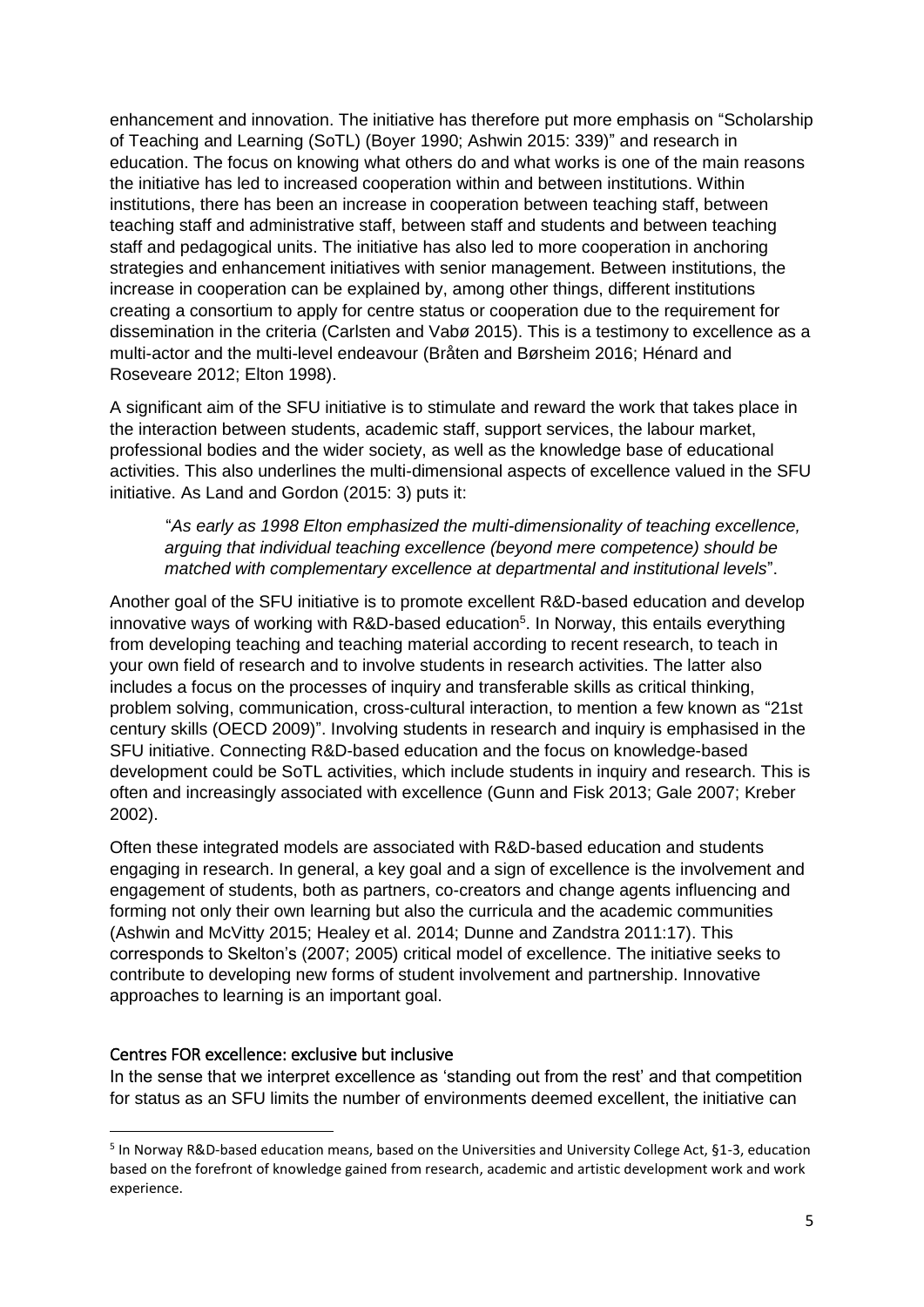be seen as "exclusive". However, there is not a focus on elite students nor elite universities. The goal is learning gain and in principle, every institution can attain SFU status. The criteria are devised to be relevant across all institutional categories and disciplines, and open in the sense that it is up to the applicants to define and argue their case for excellence. Their claims for excellence must be supported by evidence (Little and Lock 2011:135), but the applicants are free to choose the kinds of evidence they want to provide, as mentioned above.

Such an open approach can be termed as "low fidelity" (Saunders 2009 in Land and Gordon 2015). Low fidelity approaches are characterized by allowing applicants considerable freedom and variability in how they argue their case, as compared to high fidelity models where all criteria must be met and where the degree of prescription is much stronger (Land and Gordon 2015:16). High levels of trust of local practice is a known characteristic of many initiatives within the Norwegian (and Scandinavian) context (Land and Gordon 2015:11), including the higher education sector. Context, which was emphasized above, is an important notion in low fidelity models.

The risk of low fidelity approaches is that the enhancement activity remains very contextspecific, e.g. contained to a specific discipline (Land and Gordon 2015:17). In the SFU initiative, we want the centres activities, results and impact to transgress discipline lines and contribute to enhancing quality in education at large. That is why dissemination is such an important feature of the criteria, as for many other contextual enhancement activities (Land and Gordon 2016:15).

The SFU centres must have solid plans for how to be centres *for* excellence, meaning that dissemination and cooperation is essential. This entails that the centres should share knowledge and practices and help others improve. But there is also another aspect to this inclusive approach to excellence. As Lawson puts it:

*A key characteristic for a successful SFU is humility: an acceptance that all new ideas do not necessarily originate here, that there are other excellent teachers elsewhere (Lawson 2016:140).*

This inclusive and developmental focus is also reflected in the management of the initiative, for instance in the assessment process of the bids. The assessment process has two stages:

(1) Assessment of all submitted applications and selection of the best candidates for progression to the second round.

(2)Site visits with interviews with the proposed Centre teams and key stakeholders such as students, staff, senior management and other partners.

In both stages, the applicants get written feedback from the expert panel. This put emphasis on the developmental aspect of writing an application, also for the bids that are not successful. Furthermore, all the applications and the feedback are available online. The process is hence transparent. More importantly, the application processes can be inspirational and developmental beyond the applicants. The initiative shares in this way practices and knowledge across the sector (Carlsten and Vabø 2015). Rather than evoking an exclusive concept of excellence, excellence in the SFU initiative is an inclusive concept where collaboration and not ranking or elite thinking, is key. SFUs are centres *for* excellence.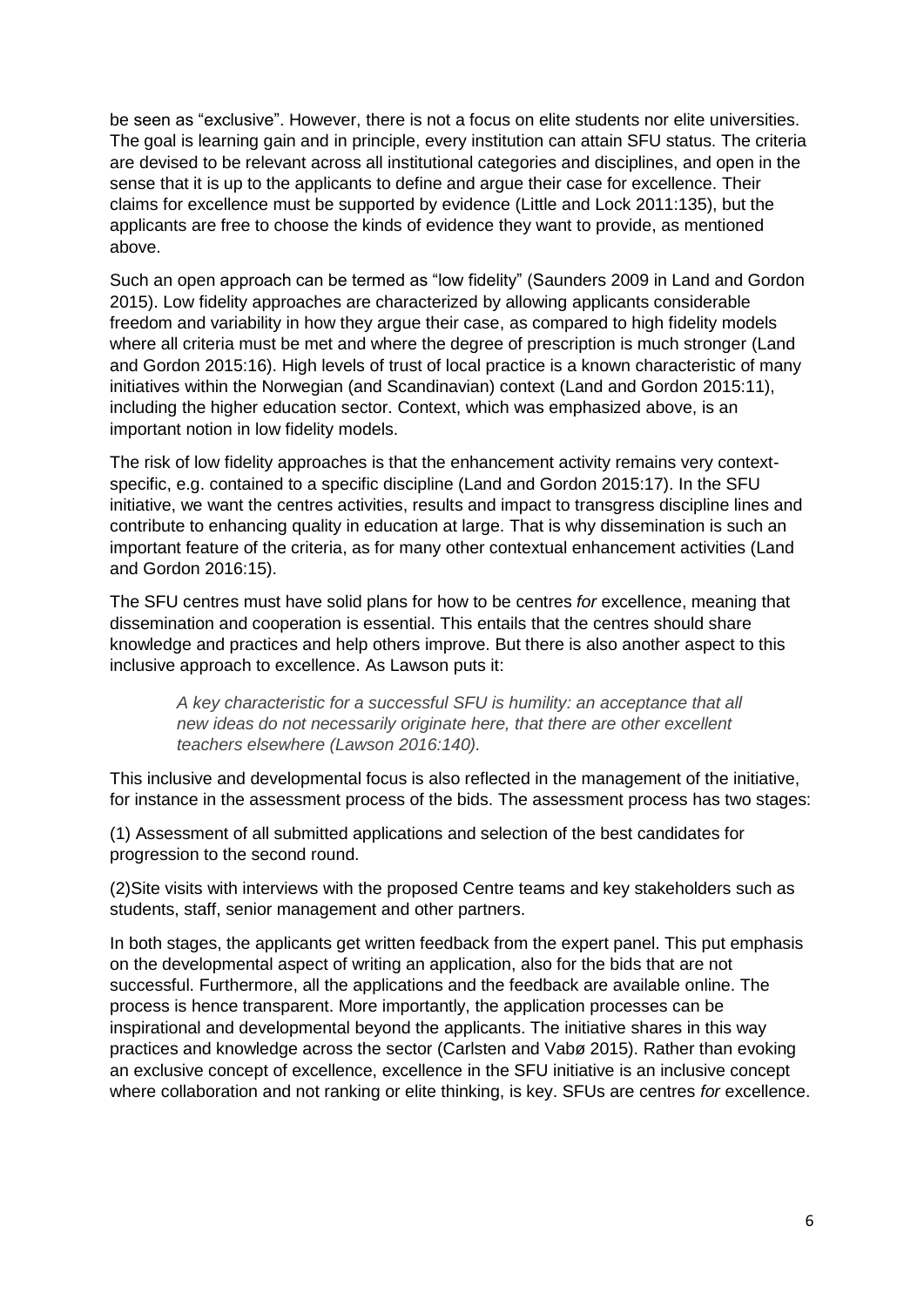# Concluding remarks

In this paper, we have shown that interpretations of excellence in the SFU initiative are situationally and historically contingent. That the term 'excellence' is situationally and historically constructed also means that a paper like this cannot present a final, neverchanging definition, but must rather put forward an interpretation under constant development.

In the management of the SFU initiative, we argue that excellence needs a multi-actor, multilevel and multi-dimensional approach. Excellence as a continuous effort is furthermore important to us. The will and search for quality enhancement is a prominent characteristic of individuals and academic environments, putting emphasis on quality cultures (cf. Kottman et al. 2016; Elton 1998). With the focus on knowledge and research-based development of education the initiative has developed new arenas to discuss teaching and learning and fostered increased awareness about the concept of excellence, use of indicators to document excellence in higher education as well as strategies and resources for education and cooperation between institutions and internally in institutions.

The centres and the management of the initiative put emphasis on dissemination and sharing of knowledge and experience hence being centres *for* excellence advocating an inclusive and enhancement based notion of excellence.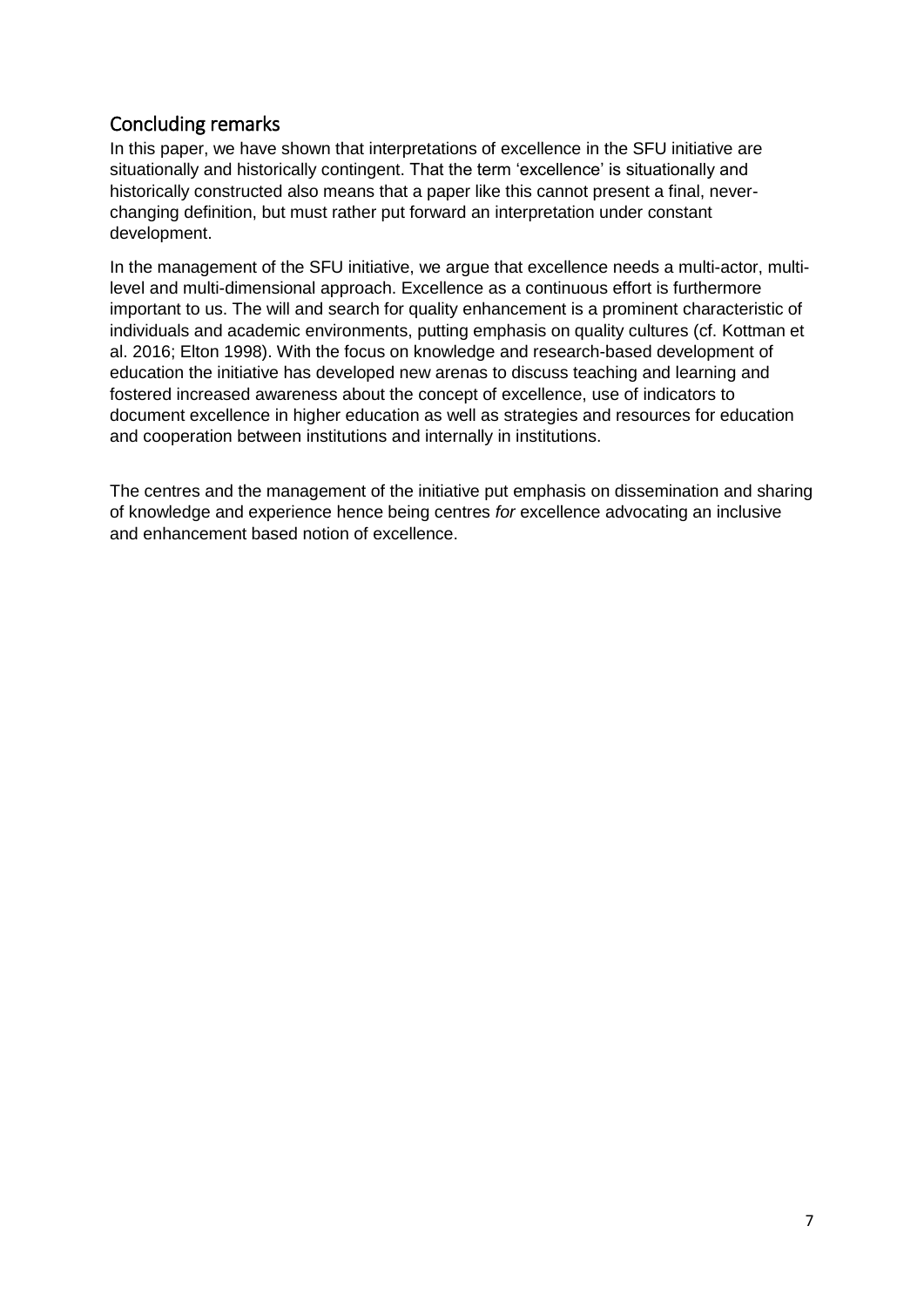## **References**

Abbas, Andrea and Joan Abbas, Kira Brayman, John Brennan & Orkhon Gantogtokh (2016). *Teaching excellence in the disciplines.* York: HEA & LSE Entreprise. Available [https://www.heacademy.ac.uk/system/files/resources/teaching\\_excellence\\_in\\_the\\_discipline](https://www.heacademy.ac.uk/system/files/resources/teaching_excellence_in_the_disciplines.pdf) [s.pdf](https://www.heacademy.ac.uk/system/files/resources/teaching_excellence_in_the_disciplines.pdf)

Ashwin, Paul, David Boud, Kelly Coate, Fiona Hallett, Elaine Keane, Kerri-Lee Krause, Brenda Leibowitz, Iain MacLaren, Jan McArthur and Velda McCure (2015). *Reflective Teaching in Higher Education*. London: Bloomsbury.

Ashwin, Paul and Debbie McVitty (2015). "The Meaning of Student Engagement: Implications for Policies and Practices" in Adrian Curaj et al (Eds): *The European Education Area. Between Critical Reflections and Future Policies*. New York: Springer.

Boyer, Ernest (1990). *Scholarship Reconsidered.* The Carnegie Foundation for the Advancement of Teaching.

Bråten, Helen and Astrid Børsheim (2016). *På vei mot det fremste*? *Sentre for fremragende utdanning- en nasjonal prestisjeordning.* Oslo: NOKUT. Available: [http://www.nokut.no/Documents/NOKUT/Artikkelbibliotek/Kunnskapsbasen/Rapporter/UA/20](http://www.nokut.no/Documents/NOKUT/Artikkelbibliotek/Kunnskapsbasen/Rapporter/UA/2016/SFU/P%c3%a5_vei_mot_det_fremste_2016.pdf) [16/SFU/P%c3%a5\\_vei\\_mot\\_det\\_fremste\\_2016.pdf](http://www.nokut.no/Documents/NOKUT/Artikkelbibliotek/Kunnskapsbasen/Rapporter/UA/2016/SFU/P%c3%a5_vei_mot_det_fremste_2016.pdf)

Carlsten, Tone Cecilie and Agnete Vabø (2015). *Sentre for fremragende utdanning (SFU). I samvirke med institusjoner og fag.* Rapport 22/2015. Oslo: NIFU. Available: [https://brage.bibsys.no/xmlui/bitstream/handle/11250/299779/NIFUrapport2015-](https://brage.bibsys.no/xmlui/bitstream/handle/11250/299779/NIFUrapport2015-22.pdf?sequence=1&isAllowed=y) [22.pdf?sequence=1&isAllowed=y](https://brage.bibsys.no/xmlui/bitstream/handle/11250/299779/NIFUrapport2015-22.pdf?sequence=1&isAllowed=y)

Carlsten, Tone Cecilie and Per Olaf Aamodt (2013). *Evaluering av etablering av ordning med Sentre for fremragende utdanning (SFU). En kvalitativ analyse av aktørenes erfaringer og vurderinger*. Oslo: NIFU. Rapport 10/2013. Available:

[http://www.nokut.no/Documents/NOKUT/Artikkelbibliotek/UA-enhet/SFU/SFU-rapport%2010-](http://www.nokut.no/Documents/NOKUT/Artikkelbibliotek/UA-enhet/SFU/SFU-rapport%2010-2013_21012013.pdf) [2013\\_21012013.pdf](http://www.nokut.no/Documents/NOKUT/Artikkelbibliotek/UA-enhet/SFU/SFU-rapport%2010-2013_21012013.pdf)

Dunne, Elisabeth and Roos Zandstra (2011). *Students as Change agents. New ways of engaging with learning and teaching in Higher Education*. Bristol: University of Exeter and Higher Education Academy.

Elton, Lewis (1998). Dimensions of excellence in university teaching. *International Journal for Academic Development*, 3:1, 3-11.

ENQA (2014). *The Concept of Excellence in Higher Education*. Brussels: ENQA. Available: [http://enqa.eu/indirme/papers-and-reports/occasional](http://enqa.eu/indirme/papers-and-reports/occasional-papers/ENQA%20Excellence%20WG%20Report_The%20Concept%20of%20Excellence%20in%20Higher%20Education.pdf)[papers/ENQA%20Excellence%20WG%20Report\\_The%20Concept%20of%20Excellence%2](http://enqa.eu/indirme/papers-and-reports/occasional-papers/ENQA%20Excellence%20WG%20Report_The%20Concept%20of%20Excellence%20in%20Higher%20Education.pdf) [0in%20Higher%20Education.pdf](http://enqa.eu/indirme/papers-and-reports/occasional-papers/ENQA%20Excellence%20WG%20Report_The%20Concept%20of%20Excellence%20in%20Higher%20Education.pdf)

Gale, Richard (2007). Braided practice: the place of scholarly inquiry in teaching excellence. I A. Skelton (red.) *International Perspectives on Teaching Excellence in Higher Education* (s. 32-47). Abingdon: Routledge.

Gunn, Vicky og Anna Fisk (2013). *A literature review since the CHERI report 2007 - Considering teaching excellence in higher education: 2007-2013*. Available: [https://www.heacademy.ac.uk/system/files/resources/telr\\_final\\_acknowledgements.pdf](https://www.heacademy.ac.uk/system/files/resources/telr_final_acknowledgements.pdf)

Gibbs, Graham (2010). *Dimensions of Quality*. York: Higher Education Academy. Available: [https://www.heacademy.ac.uk/system/files/dimensions\\_of\\_quality.pdf](https://www.heacademy.ac.uk/system/files/dimensions_of_quality.pdf)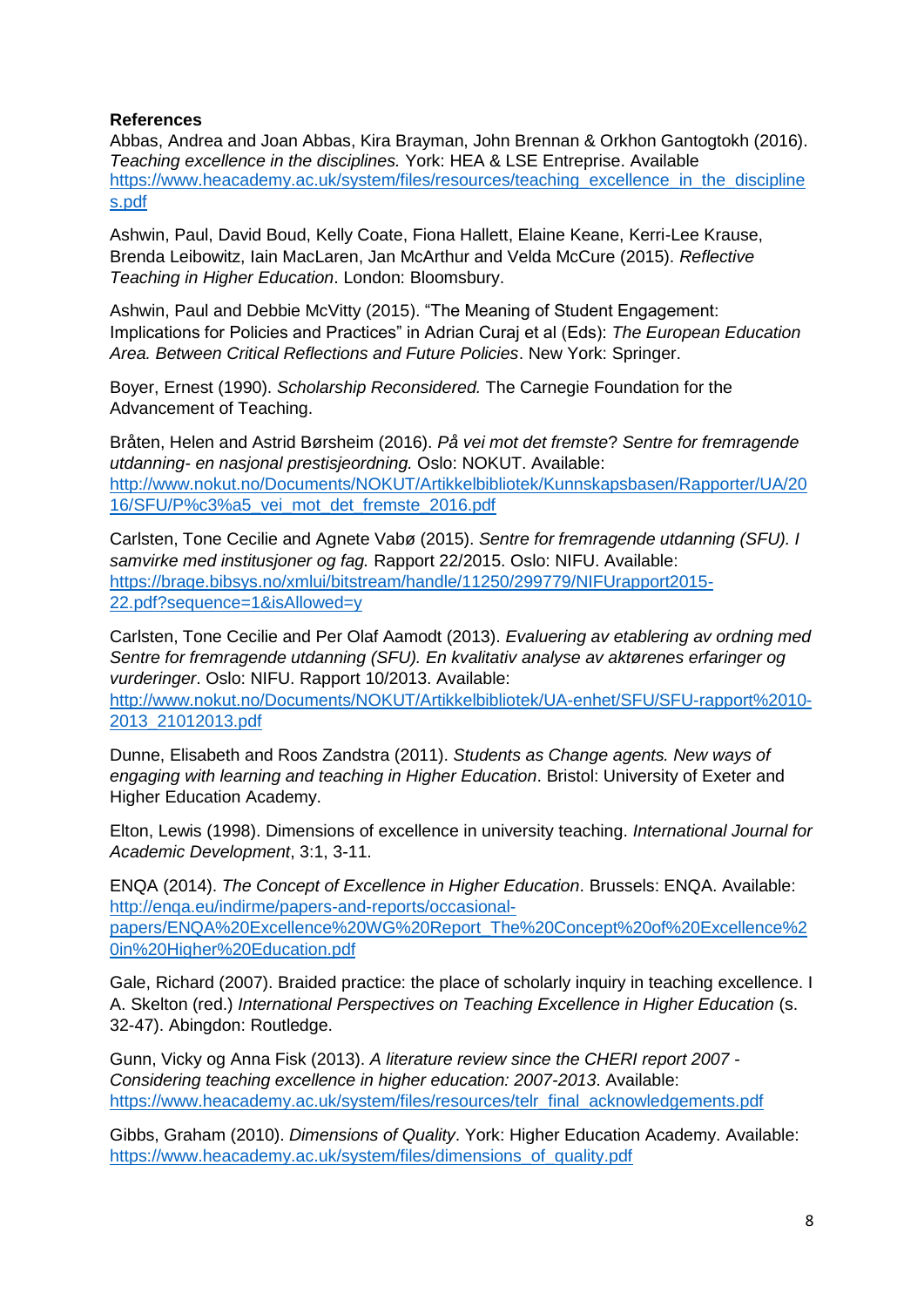Harmsworth, Sally and Sarah Turpin (2000). *Creating an Effective Dissemination Strategy: An Expanded Interactive Workbook for Educational Development Projects*. [Accessed 4 Mai 2017]. Available:<http://www.innovations.ac.uk/btg/resources/publications/dissemination.pdf>

Hénard, Fabrice and Deborah Roseveare (2012). *Fostering Quality Teaching in Higher Education*. Policies and Practices. *An IMHE Guide for Higher Education Institutions.* Paris: OECD*.* Available:<https://www.oecd.org/edu/imhe/QT%20policies%20and%20practices.pdf>

Healey, Mick, Abby Flint and Kathy Harrington (2014). *Engagement through partnership: students as partner in learning and teaching in higher education.* York: Higher Education Academy. Available:

[https://www.heacademy.ac.uk/system/files/resources/engagement\\_through\\_partnership.pdf](https://www.heacademy.ac.uk/system/files/resources/engagement_through_partnership.pdf)

Kottmann, Andrea, Jeroen Huisman, Lisa Brockerhoff, Leon Cremonini og Jelle Mampaey (2016). *How Can One Create a Culture for Quality Enhancement?* Available: [http://www.nokut.no/Documents/NOKUT/Artikkelbibliotek/Kunnskapsbasen/Rapporter/UA/20](http://www.nokut.no/Documents/NOKUT/Artikkelbibliotek/Kunnskapsbasen/Rapporter/UA/2016/SFU/How_can_one_create_a_culture_for_quality_enhancement.pdf) [16/SFU/How\\_can\\_one\\_create\\_a\\_culture\\_for\\_quality\\_enhancement.pdf.](http://www.nokut.no/Documents/NOKUT/Artikkelbibliotek/Kunnskapsbasen/Rapporter/UA/2016/SFU/How_can_one_create_a_culture_for_quality_enhancement.pdf)

Kreber, Caroline (2002). Teaching Excellence, Teaching Expertise and the Scholarship of Teaching. *Innovative Higher Education, Vol 27 (1),* 5-23.

Land, Ray and George Gordon (2015). Teaching excellence initiatives: modalities and operational factors. York: Higher Education Academy. Available: https://www.heacademy.ac.uk/system/files/resources/teaching\_excellence\_initiatives\_report [land\\_gordon.pdf](https://www.heacademy.ac.uk/system/files/resources/teaching_excellence_initiatives_report_land_gordon.pdf)

Lawson, Duncan (2016). "The Potential of Centres of/for Excellence in Higher Education» in Helen Bråten and Astrid Børsheim: *På vei mot det fremste*? *Sentre for fremragende utdanning- en nasjonal prestisjeordning.* Oslo: NOKUT. Available: [http://www.nokut.no/Documents/NOKUT/Artikkelbibliotek/Kunnskapsbasen/Rapporter/UA/20](http://www.nokut.no/Documents/NOKUT/Artikkelbibliotek/Kunnskapsbasen/Rapporter/UA/2016/SFU/P%c3%a5_vei_mot_det_fremste_2016.pdf) [16/SFU/P%c3%a5\\_vei\\_mot\\_det\\_fremste\\_2016.pdf](http://www.nokut.no/Documents/NOKUT/Artikkelbibliotek/Kunnskapsbasen/Rapporter/UA/2016/SFU/P%c3%a5_vei_mot_det_fremste_2016.pdf)

Little, Brenda, William Locke, Jan Parker and John Richardson (2007). *Excellence in teaching and* learning: a review of the literature for the Higher Education Academy. Available: [https://www.open.ac.uk/cheri/documents/excellence\\_in\\_tl\\_litrev.pdf.](https://www.open.ac.uk/cheri/documents/excellence_in_tl_litrev.pdf)

Little, B. and Locke, W. (2011) 'Conceptions of excellence in teaching and learning and implications for future policy and practice'. In Rostan, M. and Vaira, M. (eds) *Questioning excellence in higher education: Policies, experiences and challenges in national and comparative perspective*. Rotterdam: Sense Publishers.

Meld. St. 16 (2016-2017). *Kultur for kvalitet i høyere utdanning.* Oslo: Kunnskapsdepartementet. Available in Norwegian: <https://www.regjeringen.no/no/dokumenter/meld.-st.-16-20162017/id2536007/>

NOKUT (2016a). Awarding Status as Centre for Excellence in Education. [Accessed 4 Mai 2017]. Available: [http://www.nokut.no/Documents/NOKUT/Artikkelbibliotek/UA](http://www.nokut.no/Documents/NOKUT/Artikkelbibliotek/UA-enhet/SFU/2016/Awarding_Status_as_Centre_for_Excellence_in_Education_2016.pdf)[enhet/SFU/2016/Awarding\\_Status\\_as\\_Centre\\_for\\_Excellence\\_in\\_Education\\_2016.pdf](http://www.nokut.no/Documents/NOKUT/Artikkelbibliotek/UA-enhet/SFU/2016/Awarding_Status_as_Centre_for_Excellence_in_Education_2016.pdf)

NOKUT (2016b). Quality areas for study programs.

OECD (2009). *21st Century Skills and Competences for New millennium learners in OECD countries*. EDU Working paper no. 41. Available: